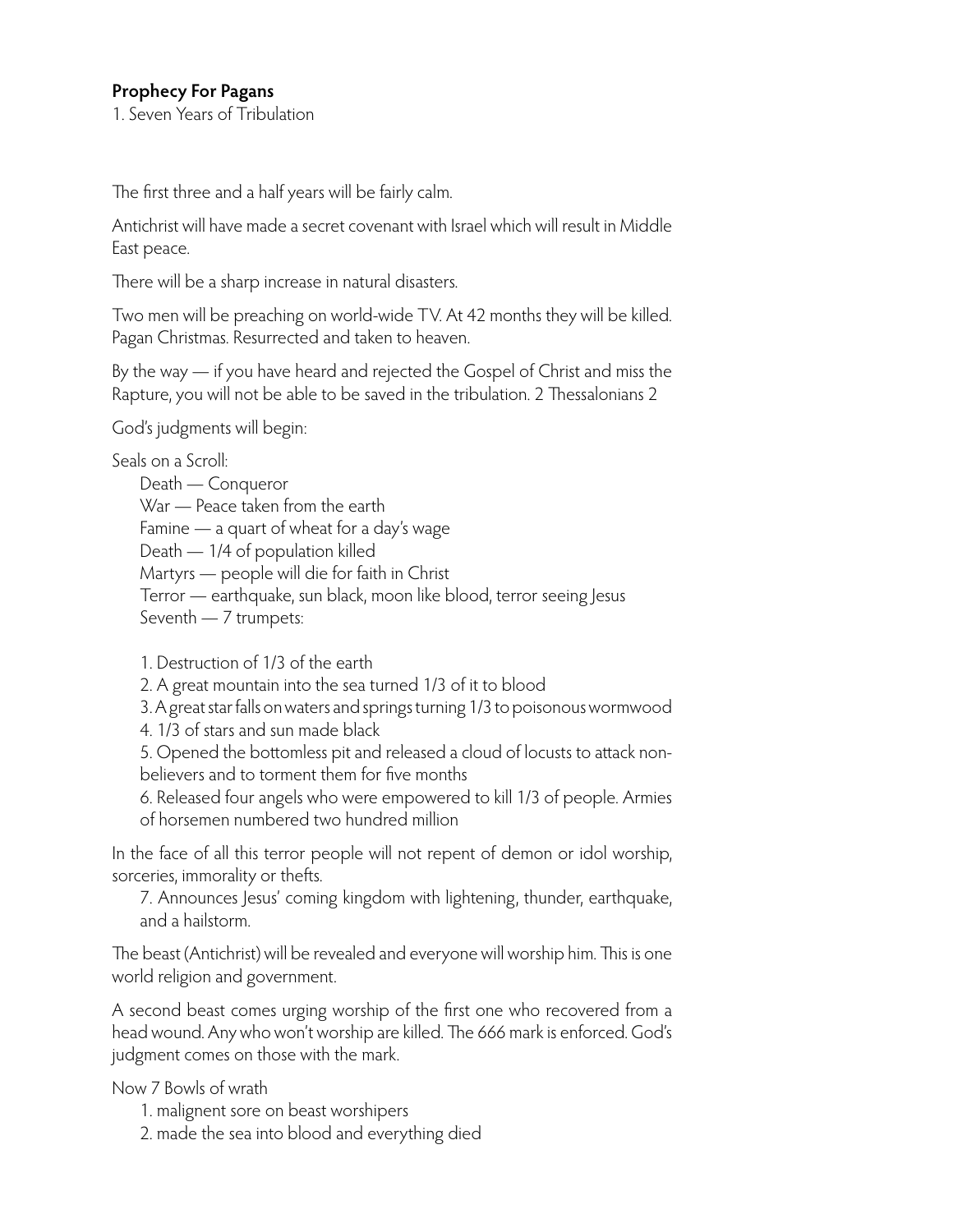- 3. made the rivers and springs into blood
- 4. made the sun scorching hot
- 5. on the throne of the beast. darkened and great pain
- 6. dried up Euphrates
- 7. great earthquake islands moved, 100 lb hail

#### **Jesus' Description of the Tribulation**

Matthew 24:4 And Jesus answered and said to them, "See to it that no one misleads you. 5 For many will come in My name, saying, 'I am the Christ,' and will mislead many. 6 You will be hearing of wars and rumors of wars. See that you are not frightened, for those things must take place, but that is not yet the end. 7 For nation will rise against nation, and kingdom against kingdom, and in various places there will be famines and earthquakes. 8 But all these things are merely the beginning of birth pangs. 9 Then they will deliver you to tribulation, and will kill you, and you will be hated by all nations because of My name. 10 At that time many will fall away and will betray one another and hate one another. 11 Many false prophets will arise and will mislead many. 12 Because lawlessness is increased, most people's love will grow cold. 13 But the one who endures to the end, he will be saved. 14 This gospel of the kingdom shall be preached in the whole world as a testimony to all the nations, and then the end will come.

15 Therefore when you see the ABOMINATION OF DESOLATION which was spoken of through Daniel the prophet, standing in the holy place (let the reader understand), 16 then those who are in Judea must flee to the mountains. 17 Whoever is on the housetop must not go down to get the things out that are in his house. 18 Whoever is in the field must not turn back to get his cloak. 19 But woe to those who are pregnant and to those who are nursing babies in those days! 20 But pray that your flight will not be in the winter, or on a Sabbath. 21 For then there will be a great tribulation, such as has not occurred since the beginning of the world until now, nor ever will. 22 Unless those days had been cut short, no life would have been saved; but for the sake of the elect those days will be cut short. 23 Then if anyone says to you, 'Behold, here is the Christ,' or 'There He is,' do not believe him. 24 For false Christs and false prophets will arise and will show great signs and wonders, so as to mislead, if possible, even the elect. 25 Behold, I have told you in advance. 26 So if they say to you, 'Behold, He is in the wilderness,' do not go out, or, 'Behold, He is in the inner rooms,' do not believe them. 27 For just as the lightning comes from the east and flashes even to the west, so will the coming of the Son of Man be. 28 Wherever the corpse is, there the vultures will gather."

### **Reject Christ Now — Can't be Saved Later**

2 Thessalonians 2:10 and with all the deception of wickedness for those who perish, because they did not receive the love of the truth so as to be saved. 11 For this reason God will send upon them a deluding influence so that they will believe what is false, 12 in order that they all may be judged who did not believe the truth, but took pleasure in wickedness.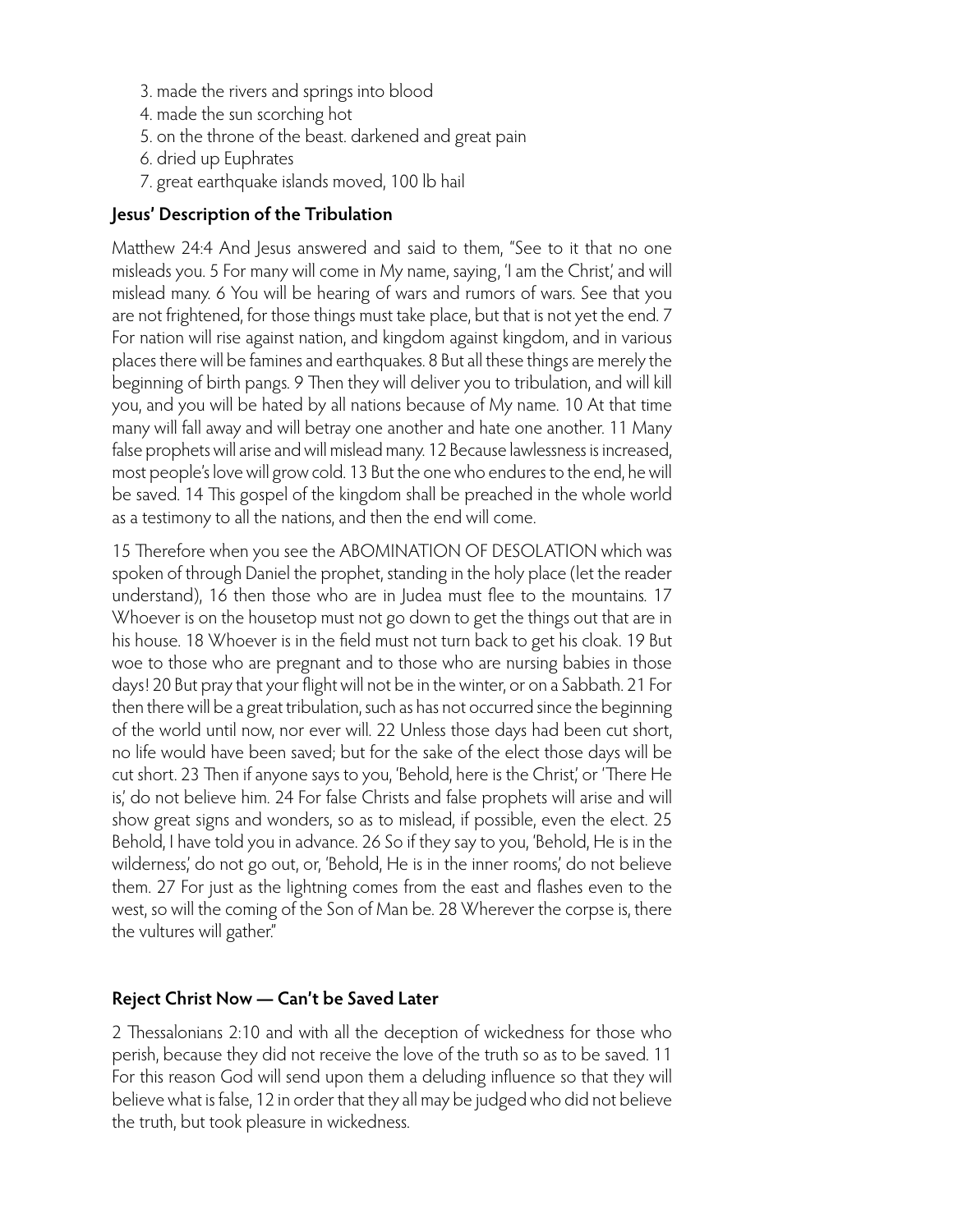### **Jesus' 2nd Coming Description**

Matthew 24:29 "But immediately after the tribulation of those days THE SUN WILL BE DARKENED, AND THE MOON WILL NOT GIVE ITS LIGHT, AND THE STARS WILL FALL from the sky, and the powers of the heavens will be shaken. 30 And then the sign of the Son of Man will appear in the sky, and then all the tribes of the earth will mourn, and they will see the SON OF MAN COMING ON THE CLOUDS OF THE SKY with power and great glory. 31 And He will send forth His angels with A GREAT TRUMPET and THEY WILL GATHER TOGETHER His elect from the four winds, from one end of the sky to the other. 32 Now learn the parable from the fig tree: when its branch has already become tender and puts forth its leaves, you know that summer is near; 33 so, you too, when you see all these things, recognize that He is near, right at the door. 34 Truly I say to you, this generation will not pass away until all these things take place. 35 Heaven and earth will pass away, but My words will not pass away. 36 But of that day and hour no one knows, not even the angels of heaven, nor the Son, but the Father alone. 37 For the coming of the Son of Man will be just like the days of Noah. 38 For as in those days before the flood they were eating and drinking, marrying and giving in marriage, until the day that Noah entered the ark, 39 and they did not understand until the flood came and took them all away; so will the coming of the Son of Man be. 40 Then there will be two men in the field; one will be taken and one will be left. 41 Two women will be grinding at the mill; one will be taken and one will be left. 42 Therefore be on the alert, for you do not know which day your Lord is coming. 43 But be sure of this, that if the head of the house had known at what time of the night the thief was coming, he would have been on the alert and would not have allowed his house to be broken into. 44 For this reason you also must be ready; for the Son of Man is coming at an hour when you do not think He will.

## **The Second Coming**

Revelation 19:11 And I saw heaven opened, and behold, a white horse, and He who sat on it is called Faithful and True, and in righteousness He judges and wages war. 12 His eyes are a flame of fire, and on His head are many diadems; and He has a name written on Him which no one knows except Himself. 13 He is clothed with a robe dipped in blood, and His name is called The Word of God. 14 And the armies which are in heaven, clothed in fine linen, white and clean, were following Him on white horses. 15 From His mouth comes a sharp sword, so that with it He may strike down the nations, and He will rule them with a rod of iron; and He treads the wine press of the fierce wrath of God, the Almighty. 16 And on His robe and on His thigh He has a name written, "KING OF KINGS, AND LORD OF LORDS."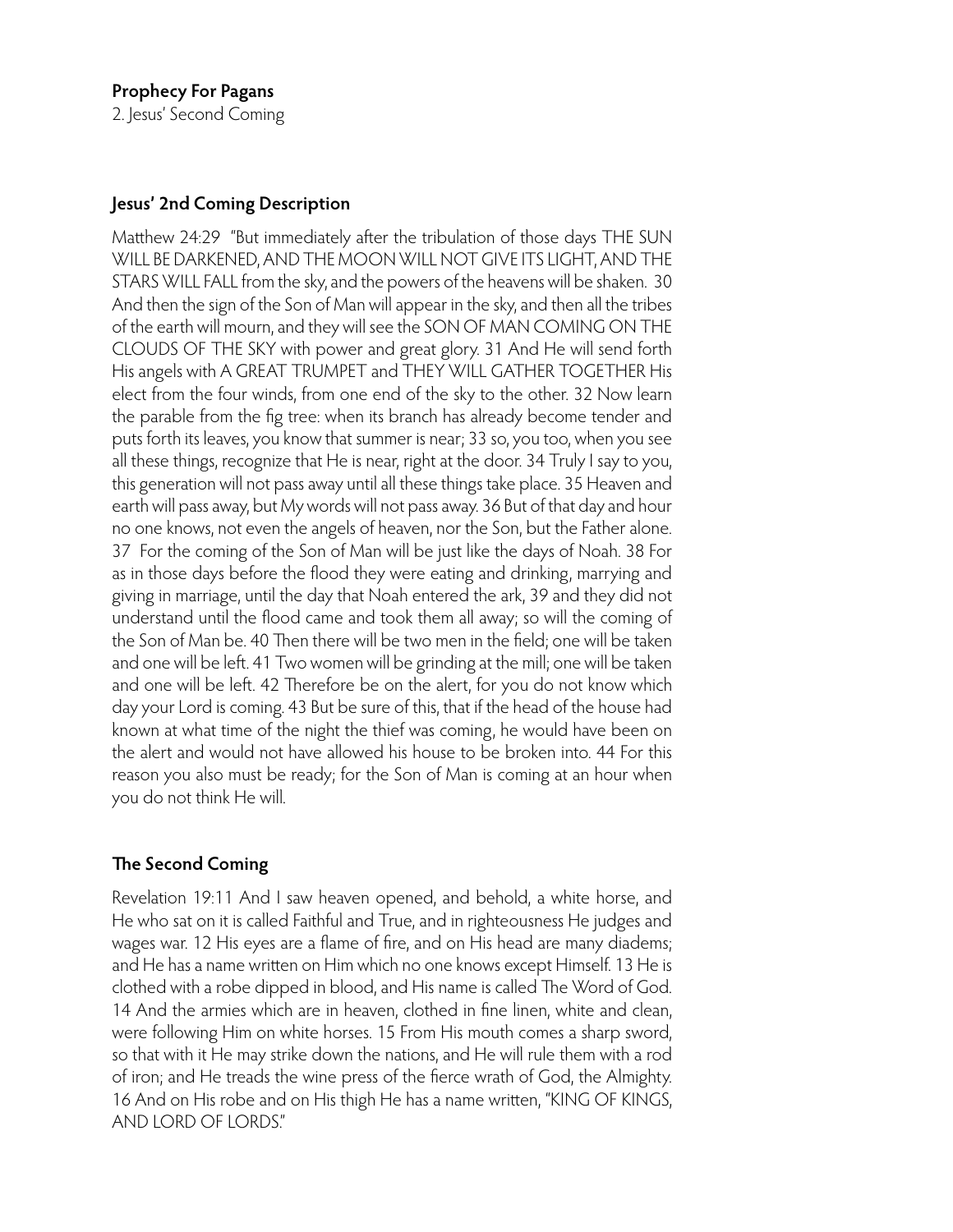### **Predicted Reaction to The Second Coming**

Revelation 6:12 I looked when He broke the sixth seal, and there was a great earthquake; and the sun became black as sackcloth made of hair, and the whole moon became like blood; 13 and the stars of the sky fell to the earth, as a fig tree casts its unripe figs when shaken by a great wind. 14 The sky was split apart like a scroll when it is rolled up, and every mountain and island were moved out of their places. 15 Then the kings of the earth and the great men and the commanders and the rich and the strong and every slave and free man hid themselves in the caves and among the rocks of the mountains; 16 and they said to the mountains and to the rocks, "Fall on us and hide us from the presence of Him who sits on the throne, and from the wrath of the Lamb; 17 for the great day of their wrath has come, and who is able to stand?"

# **Armageddon**

Revelation 16:13 And I saw coming out of the mouth of the dragon and out of the mouth of the beast and out of the mouth of the false prophet, three unclean spirits like frogs; 14 for they are spirits of demons, performing signs, which go out to the kings of the whole world, to gather them together for the war of the great day of God, the Almighty. 15 ("Behold, I am coming like a thief. Blessed is the one who stays awake and keeps his clothes, so that he will not walk about naked and men will not see his shame.") 16 And they gathered them together to the place which in Hebrew is called Har-Magedon.

Revelation 19:17 Then I saw an angel standing in the sun, and he cried out with a loud voice, saying to all the birds which fly in midheaven, "Come, assemble for the great supper of God, 18 so that you may eat the flesh of kings and the flesh of commanders and the flesh of mighty men and the flesh of horses and of those who sit on them and the flesh of all men, both free men and slaves, and small and great." 19 And I saw the beast and the kings of the earth and their armies assembled to make war against Him who sat on the horse and against His army.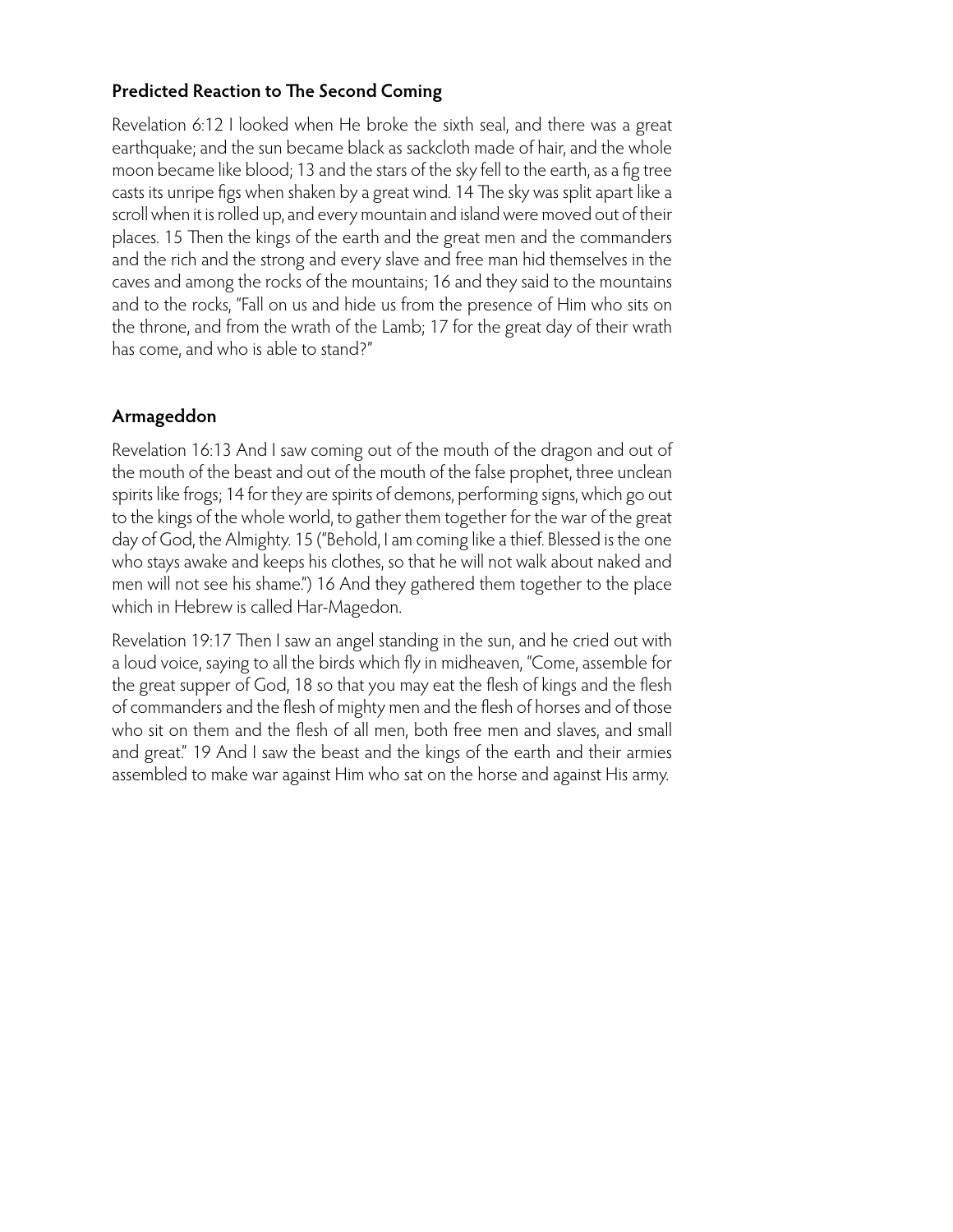#### **Prophecy For Pagans**

3. Final Judgment

Revelation 20:11 Then I saw a great white throne and Him who sat upon it, from whose presence earth and heaven fled away, and no place was found for them. 12 And I saw the dead, the great and the small, standing before the throne, and books were opened; and another book was opened, which is the book of life; and the dead were judged from the things which were written in the books, according to their deeds. 13 And the sea gave up the dead which were in it, and death and Hades gave up the dead which were in them; and they were judged, every one of them according to their deeds.

Matthew 7:15 "Beware of the false prophets, who come to you in sheep's clothing, but inwardly are ravenous wolves. 16 You will know them by their fruits. Grapes are not gathered from thorn bushes nor figs from thistles, are they? 17 So every good tree bears good fruit, but the bad tree bears bad fruit. 18 A good tree cannot produce bad fruit, nor can a bad tree produce good fruit. 19 Every tree that does not bear good fruit is cut down and thrown into the fire. 20 "So then, you will know them by their fruits. 21 Not everyone who says to Me, 'Lord, Lord,' will enter the kingdom of heaven, but he who does the will of My Father who is in heaven will enter. 22 Many will say to Me on that day, 'Lord, Lord, did we not prophesy in Your name, and in Your name cast out demons, and in Your name perform many miracles?' 23 And then I will declare to them, 'I never knew you; DEPART FROM ME, YOU WHO PRACTICE LAWLESSNESS.'

Matthew 25:31 "But when the Son of Man comes in His glory, and all the angels with Him, then He will sit on His glorious throne. 32 All the nations will be gathered before Him; and He will separate them from one another, as the shepherd separates the sheep from the goats; 33 and He will put the sheep on His right, and the goats on the left. 34 Then the King will say to those on His right, 'Come, you who are blessed of My Father, inherit the kingdom prepared for you from the foundation of the world. 35 For I was hungry, and you gave Me something to eat; I was thirsty, and you gave Me something to drink; I was a stranger, and you invited Me in; 36 naked, and you clothed Me; I was sick, and you visited Me; I was in prison, and you came to Me.' 37 Then the righteous will answer Him, 'Lord, when did we see You hungry, and feed You, or thirsty, and give You something to drink? 38 And when did we see You a stranger, and invite You in, or naked, and clothe You? 39 When did we see You sick, or in prison, and come to You?' 40 The King will answer and say to them, 'Truly I say to you, to the extent that you did it to one of these brothers of Mine, even the least of them, you did it to Me.' 41 Then He will also say to those on His left, 'Depart from Me, accursed ones, into the eternal fire which has been prepared for the devil and his angels; 42 for I was hungry, and you gave Me nothing to eat; I was thirsty, and you gave Me nothing to drink; 43 I was a stranger, and you did not invite Me in; naked, and you did not clothe Me; sick, and in prison, and you did not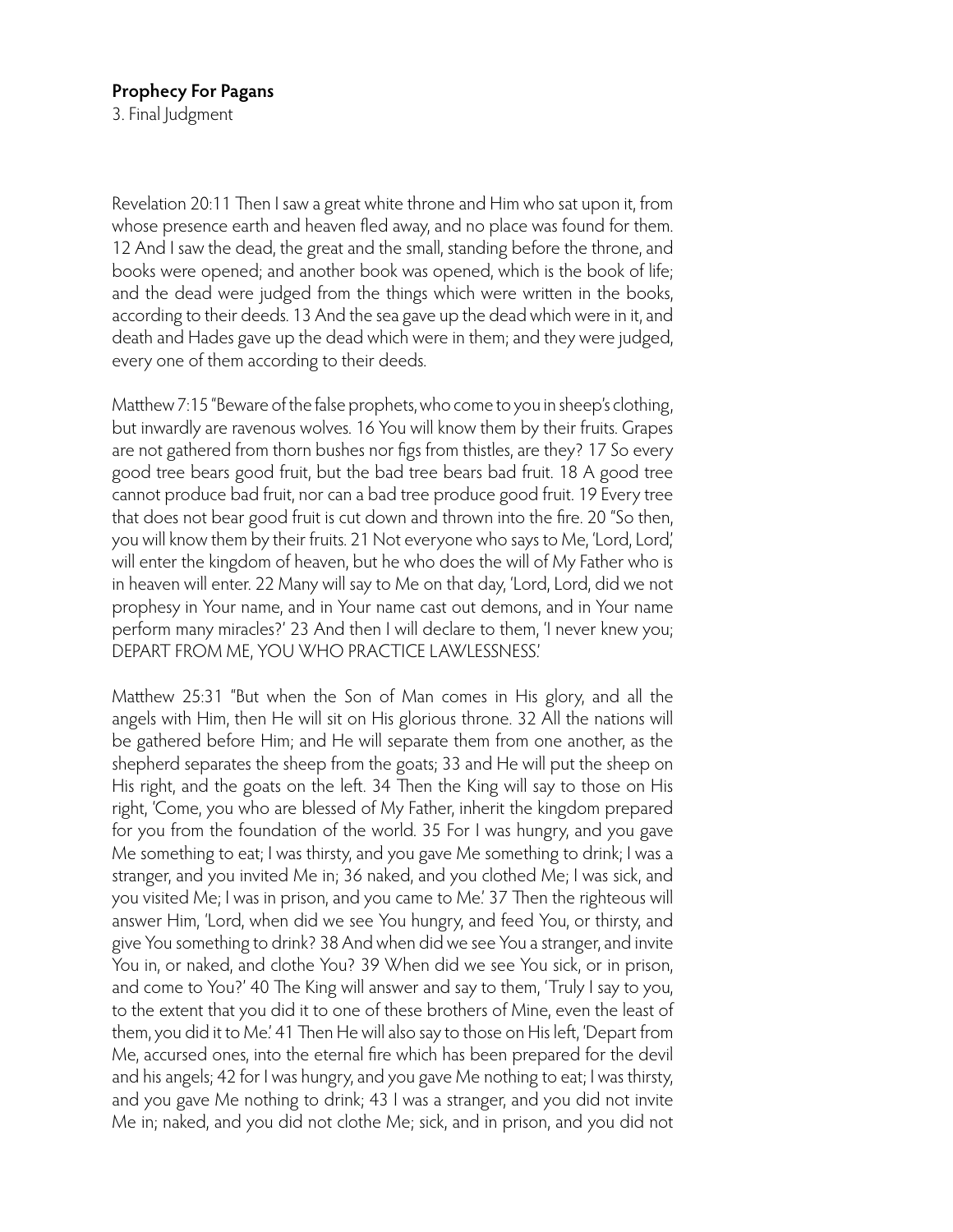visit Me.' 44 Then they themselves also will answer, 'Lord, when did we see You hungry, or thirsty, or a stranger, or naked, or sick, or in prison, and did not take care of You?' 45 Then He will answer them, 'Truly I say to you, to the extent that you did not do it to one of the least of these, you did not do it to Me.' 46 These will go away into eternal punishment, but the righteous into eternal life."